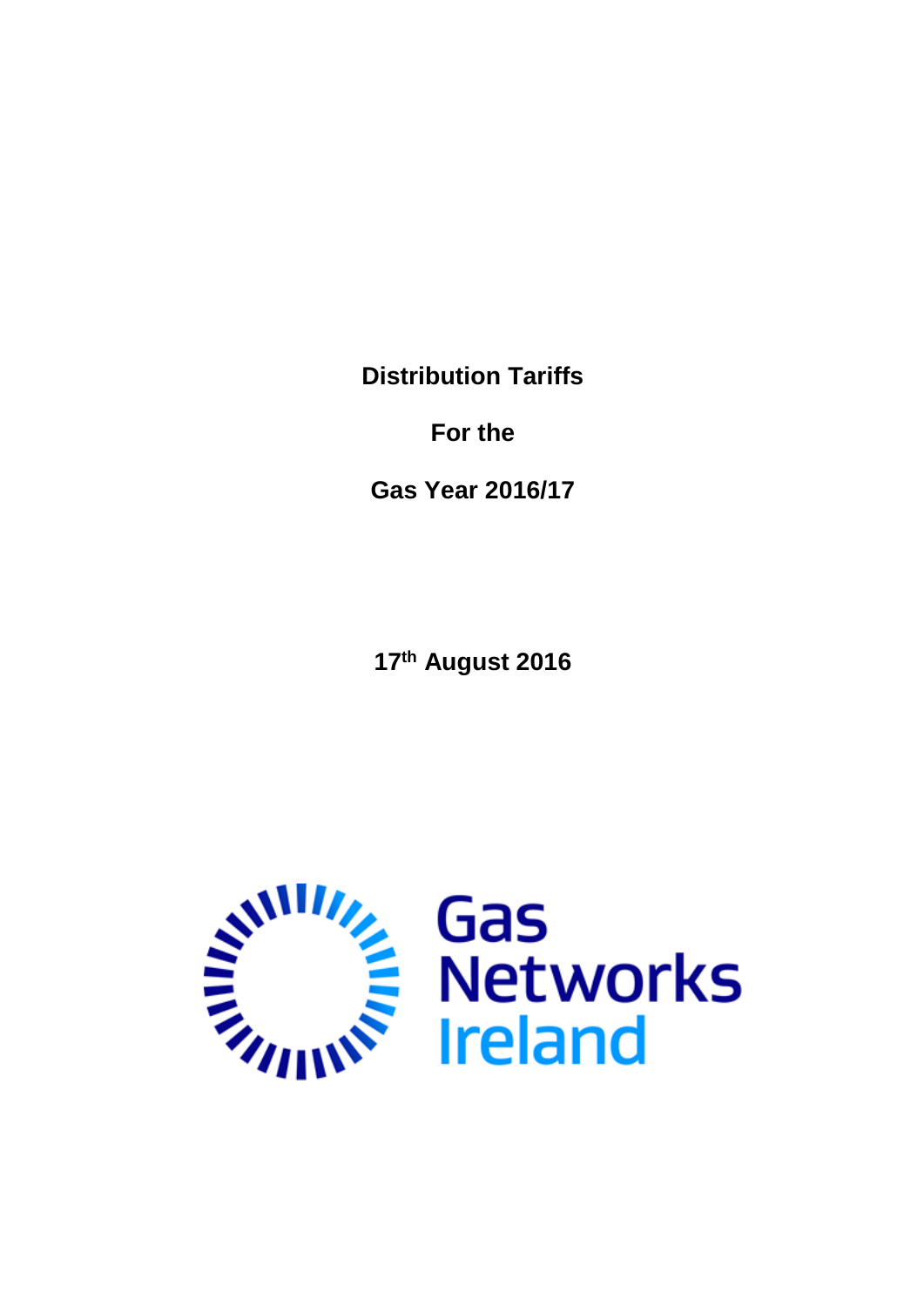## **1. Introduction**

Gas Networks Ireland (GNI) welcomes the opportunity to present its paper to the CER on the Distribution Tariffs for 2016/17. This paper outlines the allowable revenue calculation for 2016/17 by applying the Revenue Control Formula.

The calculation of the 2016/17 Distribution tariffs involves four steps:

- 1. Updating the CER Allowed Revenue for 16/17 to reflect the incremental Opex and Capex allowances allowed by the CER.
- 2. Deriving the allowed revenue through application of the Revenue Control Formula;
- 3. Forecasting system demand for 2016/17;
- 4. Calculating unit capacity and commodity tariffs using the existing tariff structure based on the allowed revenue set against projected peak day and annual volume figures.

## **2. Executive Summary**

Applying the Revenue Control Formula and incorporating up-to-date demand forecasts results in a real tariff decrease of circa 1.1% (nominal increase of circa 0.2%) on a weighted average basis (based on 80/20 capacity/commodity split) when compared to 2015/16 tariffs.

The price control determines the allowed revenues for a 5-year period. GNI has calculated the 2016/17 revenue in line with the price control decision of November 2012, and the CER's subsequent updates. When compared with the CER's original 2016/17 allowed revenue, there has been an increase of  $\epsilon$ 1.4m in nominal monies. This is the net effect of the incremental 2016/17 Capex and Opex allowances.

The 2016/17 allowed revenue has also been adjusted to reflect forecast Pass-through costs such as Local Authority Rates, Safety Advertising, Gas Shrinkage and an adjustment for revenue over-recovery during 2014/15. A correction for the 2012/13 over-recovery is also included, as this over-recovery is being corrected over three tariff periods as opposed to the standard single tariff period, as directed by the CER.

Having updated the CER published 5 year allowance for PC3 and run the Revenue control formula as stated above, the GNI revenue requirement for  $16/17$  is c.  $€191.25$ m.

The following sections outline the application of the Revenue Control Formula and discuss the tariff calculation in more detail.

## **3. Allowable Revenue Calculation for 2016/17 1**

The allowable revenues for the *Price Control 3 period* are derived in accordance with the Revenue Control Formula. This is in line with the Price Control decision, "Decision on October 2012 to September 2017 Distribution Revenue for Bord Gáis Networks - Decision Paper (CER/12/194)".

In calculating the allowable revenue for *2016/17*, GNI have applied the Revenue Control Formula. The allowed revenues are adjusted annually to take account of certain uncontrollable costs, i.e. pass-through costs, inflation and any revenue over/under-recoveries.

Details of each calculation and adjustment to the original Allowed Revenue are discussed below.

 $\overline{a}$ *<sup>1</sup> All values are as per GNI Revenue Models and as such may contain rounding variations.*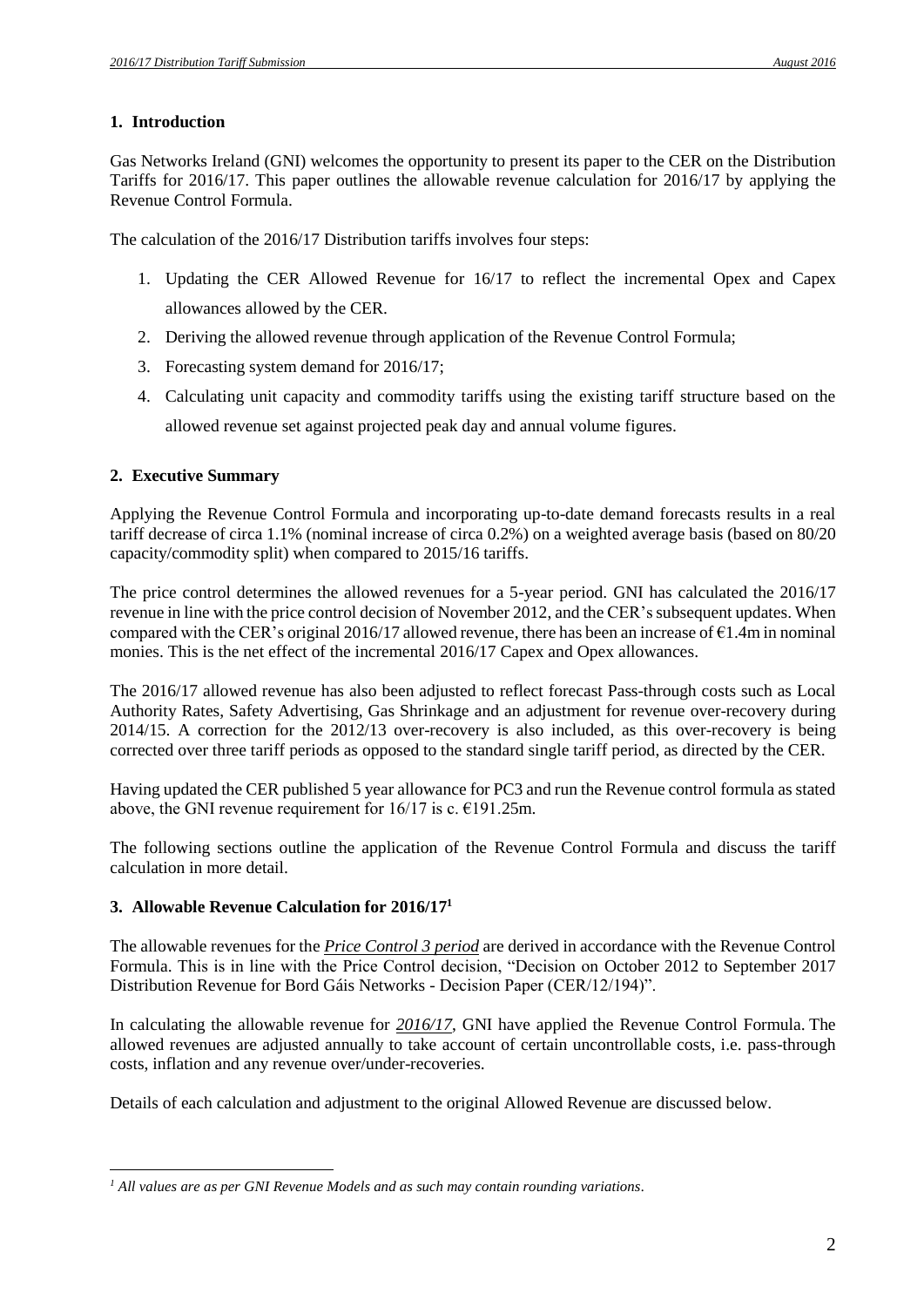#### *a) Allowable Revenue derived from the Revenue Control Formula*

The allowable revenue for 2016/17 is calculated by applying the Revenue Control Formula as outlined above. Calculation of the correction factor,  $K_{t-1}$  for the close out of 2014/15 is as outlined in the Price Control decision for the period 2012/13 – 2016/17.

In applying the Revenue Control Formula the following values were assumed or updated:

#### Inflation<sup>2</sup>

 In setting the 2016/17 tariffs, 1.30% inflation was assumed for the time period from April 16 to March 17.

Euribor $3$ 

- 2014/15 Euribor of 0.35% which represents an average 12-month rate to May 22nd 2015.
- $\blacksquare$  2015/16 Euribor of 0.08% which represents an average 12-month rate to May 23<sup>rd</sup> 2016.

Please see Appendix 3 for an explanation of the interest rate multiplier/Euribor rates.

GNI have received CER approval to include Opex costs for the Apprenticeship Scheme, a Technical Training program, the PPM Front Office Project and growth related projects such as the Towns Refresh Campaign and Innovation. Approval for Capex costs for Listowel Town and the PPM Front Office Project has also been received. As these costs were not approved in the original Price Control 3 decision, GNI have followed the CER guidance per sec. 8.5 of CER/12/194 and made subsequent applications, as part of the 16/17 tariff setting process.

The net effect of this adjustment results in the  $16/17$  allowed revenue increasing by  $\epsilon$ 1.4m.

The revenue derived from applying the Revenue Control Formula is as follows:

| €m 16/17 monies                   |                                  |                      |            |            |             |           |
|-----------------------------------|----------------------------------|----------------------|------------|------------|-------------|-----------|
|                                   | Re-calculated 2016/17            | 2016/17 Revised Pass | 2012/13    | 2014/15    | Revenue     | %         |
| 2016/17 Allowed Revenue (Aug '15) | Allowed Revenue - 2016/17 Tariff | <b>Through Costs</b> | Correction | Correction | Requirement | Variation |
| 196.44                            | 197.85                           | 1.00                 | -2.38      | $-3.22$    | 191.25      | $-2.65%$  |

The differences between the revised allowed revenues determined as part of the 2015/16 Tariff Decision and the allowed revenues derived from applying the Revenue Control Formula are due to a combination of factors:

- 1) Projected changes in forecast pass-through costs for 2016/17 (-€0.998m);
- 2) K-Factor adjustment for 2014/15 (which includes  $3<sup>rd</sup>$  year of 2012/13 correction) of -€5.60m
	- a. Impact of the close out for  $2014/15$  (- $\epsilon$ 3.222m);
	- b. Impact of the close out for  $2012/13$  Year 3 (- $\epsilon$ 2.380m);

Each of these factors is described in more detail below.

 $\overline{a}$ 2 Inflation for 2016/17 is estimated to be 1.30%, based on blended rates from; *Irish Central Bank Quarterly Bulletin* - Apr'16; *ESRI Quarterly Economic Commentary* - Jun'16; *Dept. of Finance Draft Stability Program Update* - Apr'16.

<sup>&</sup>lt;sup>3</sup> This is used to uplift revenue over-recoveries for the 2014/15 tariff year. Revenue over-recoveries up to 103% and underrecoveries attract an interest rate of Euribor + 2%. Any over-recovery over 103% of allowable revenue attracts an interest rate of Euribor  $+ 4\%$  for Year<sub>t-1</sub>.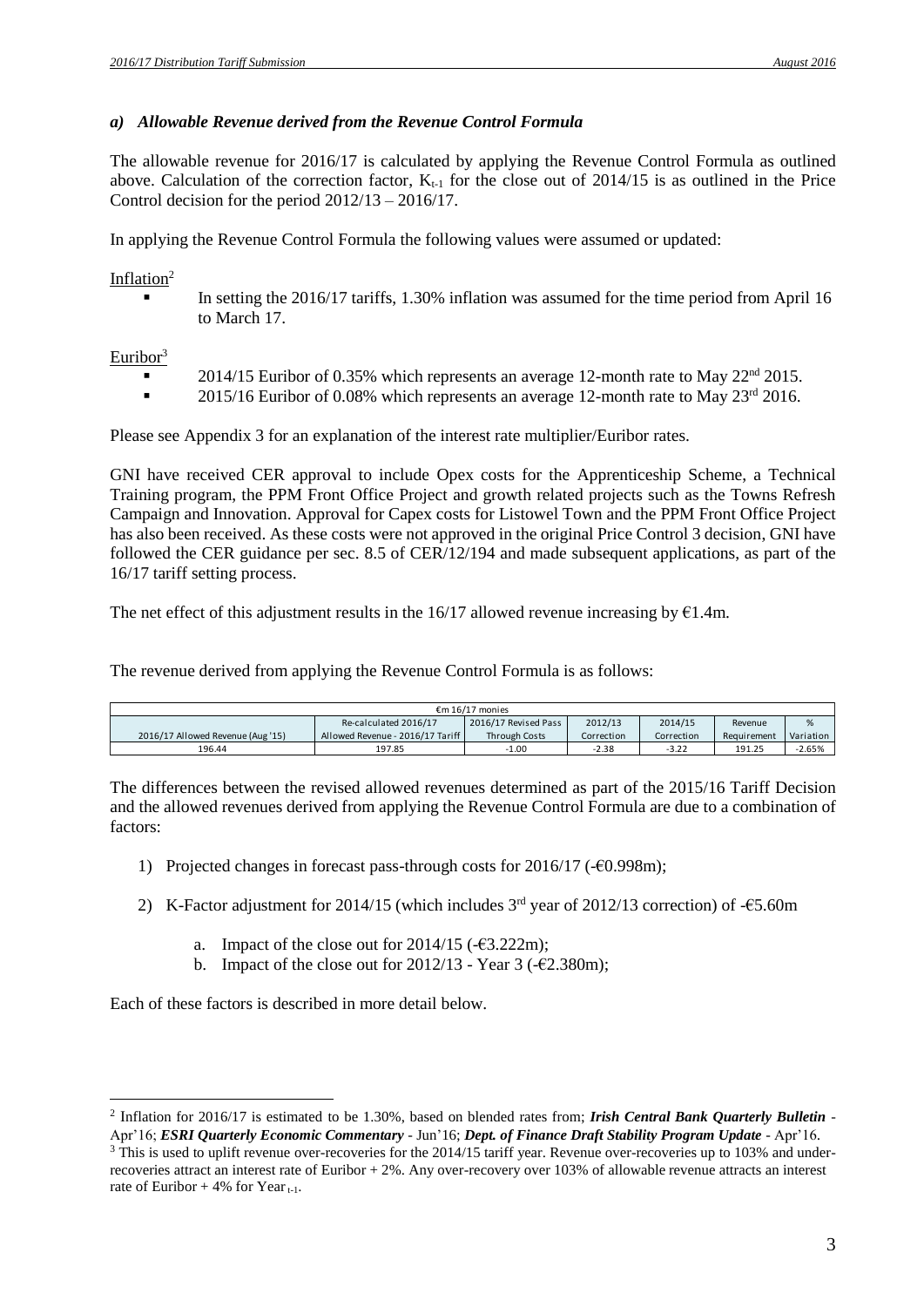## 1) Revised Forecast for 2016/17

The original submitted Pass-through Costs used to determine the proposed allowed revenues for Price Control 3 have been revised to reflect the following parameters:

- **EXECUTE:** Lower Local Authority rates than forecast, as the 2016 Global Valuation Process delivered rate reductions;
- **Higher Safety Advertising costs;**
- **EXECUTE:** Lower than forecast Shrinkage gas costs due to lower forecast wholesale gas prices and exchange rate;

The impact of each of these factors on the total revenue requirement for 2016/17 is summarised in the table below:

| below:                                    |                 |         |               |
|-------------------------------------------|-----------------|---------|---------------|
| 16/17 Forecasts                           |                 | €m      | Saving/Charge |
| Pass-through Costs                        |                 |         |               |
|                                           | Rates           | $-1.23$ | Saving        |
|                                           | Safety          | 1.81    | Charge        |
|                                           | <b>CER Levy</b> | $-0.50$ | Saving        |
|                                           | Gas Shrinkage   | $-1.08$ | Saving        |
| Pass-through Costs Difference - Reduction |                 | $-1.00$ |               |
|                                           |                 |         |               |
| Total 16/17 Variance (16/17 monies)       |                 | $-1.00$ | Saving        |

For the Price Control a cost sharing incentive is in place for rates and safety.

In relation to rates, if the actual costs differ from the proposed allowance then 50% of the difference will be borne by, or to the benefit of GNI and 50% by the customers.

When forecasting safety costs 100% of the difference between the allowance and the forecast will be passed through to the customer. When closing out safety costs for 2016/17, the forecast is measured against actual output and 50% of the difference between the forecast safety costs and actual safety costs will be passed through.

## 2) Correction Factor 2014/15 (*Kt-1*)

This correction factor adjusts for the difference between 2014/15 actual revenues and pass-through costs versus 2014/15 projected revenues and pass-through costs forecasted in August 2014 when 2014/15 Tariffs were set. The close out of 2014/15 has resulted in an over-recovery of **€3.222m**. This is made up of an overrecovery of revenue for 2014/15 of  $-\epsilon$ 2.284m less the lower outturn pass-through costs, particularly the Revenue Protection costs. The increase in Shrinkage was due to a variation in the Sterling to Euro rate from a forecast rate of 0.82 to an actual rate of 0.74.

Refer to table *14/15 Actual: Out-turn (Kt-1)* for further detail on this correction factor.

## 3) Correction Factor 2012/13 (*Kt-3*)

This correction factor adjusts for the difference between 2012/13 actual revenues and pass-through costs versus 2012/13 projected revenues and pass-through costs forecasted in August 2012 when 2012/13 Tariffs were set.

The close out of 2012/13 had resulted in an over-recovery of **€5.63m**. One third of this over-recovery was returned through the 2014/15 tariff, with another third returned through the 2015/16 Tariff. The final third of this over-recovery is being returned through the 2016/17 Tariff. This calculation takes into account the NPV value of the over-recovery - returning a value of  $\epsilon$ 2.38m.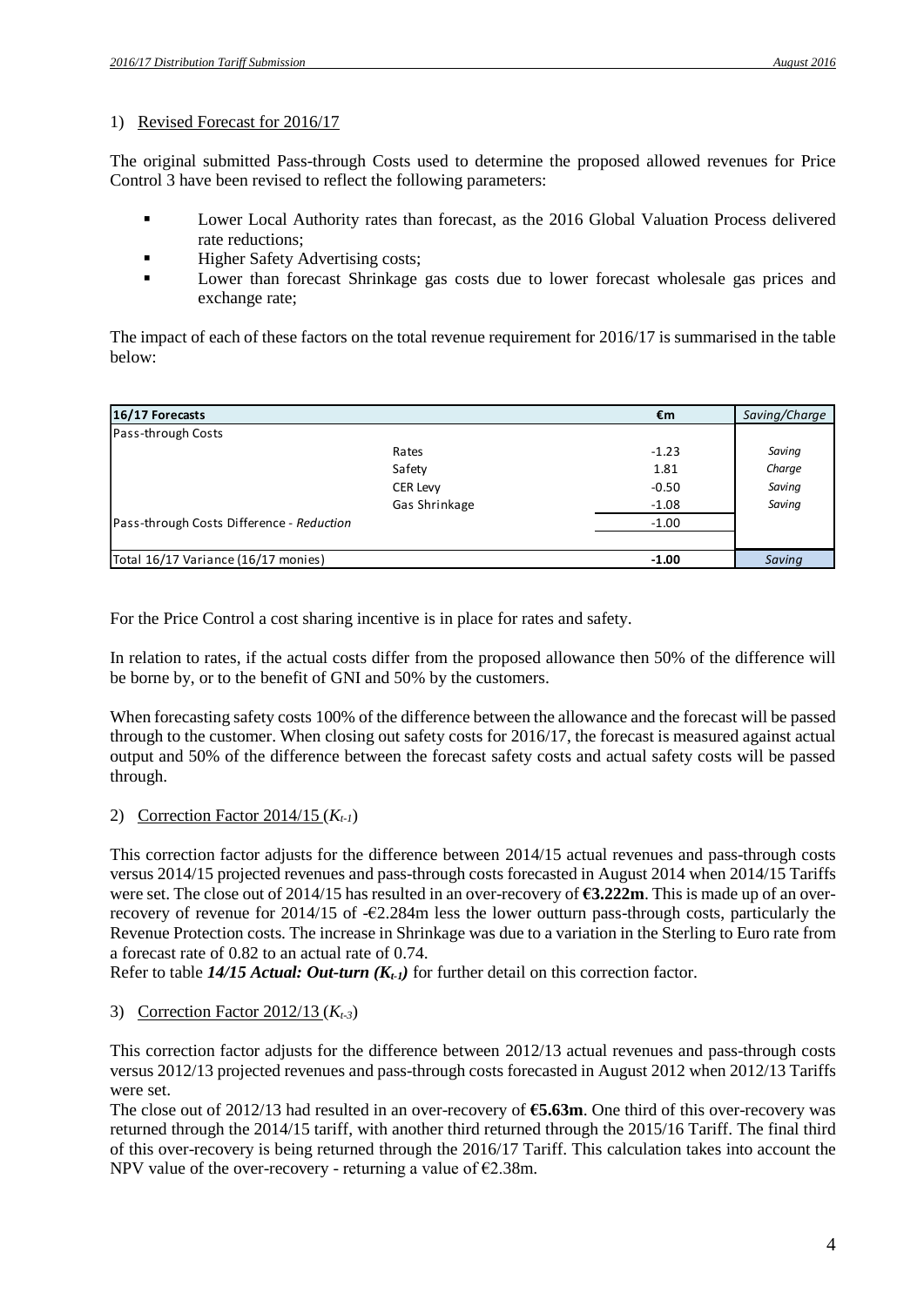| 14/15 Actual: Out-turn $(K_{t-1})$          |                                                  | €m      | Saving/Charge |
|---------------------------------------------|--------------------------------------------------|---------|---------------|
| <b>Revenue Over Recovery</b>                |                                                  | $-2.28$ |               |
| <b>Passthrough Costs</b>                    |                                                  |         |               |
|                                             | Rates                                            | $-0.12$ | Saving        |
|                                             | Safety                                           | $-0.14$ | Saving        |
|                                             | <b>CER Levy</b>                                  | $-0.08$ | Saving        |
|                                             | Gaslink                                          | $-0.02$ | Saving        |
|                                             | Gas Shrinkage                                    | 0.11    | Charge        |
|                                             | Revenue Protection                               | $-0.56$ | Saving        |
| Pass-through Costs Difference               |                                                  | $-0.80$ | Saving        |
|                                             |                                                  |         |               |
| Total 14/15 Adjustment                      |                                                  | $-3.08$ |               |
|                                             |                                                  |         |               |
|                                             | Euribor Interest Rate Multiplier (14/15 & 15/16) | 1.045   |               |
| Total 14/15 Savings inclusive of multiplier |                                                  | $-3.22$ |               |
|                                             |                                                  |         |               |
| 12/13 Correction - Year 3:                  |                                                  |         |               |
| 12/13 Revenue Over Recovery                 |                                                  | $-2.38$ |               |
|                                             |                                                  |         |               |
| <b>Total Adjustment</b>                     |                                                  | $-5.60$ |               |

Please see Appendix 2 for the correction formulae calculations.

#### *Revenue Summary*

When the impact of the additional costs were taken into account, the 2016/17 Allowed Revenue increased by €1.4m from €196.44m to €197.85m. The revenue correction factors were then calculated and included, and as a result of these the total revenue requirement for the gas year 2016/17 decreased by approximately €6.60m to €191.25m (in 16/17 monies). This increase is mainly due to correcting for 2014/15 forecast inflation.

A summary of the calculation of this figure can be seen in the table below, which highlights:

- The increase of  $\epsilon$ 1.4m as a result of the additional costs requested for 2016/17.
- The subsequent application of the correction factors increases the allowed revenue to  $E191.25m$ .
- Overall, the 16/17 Tariff revenue has decreased by 2.65%.

| <b>Revenue Requirements (16/17 monies)</b>   | €m  | €m   |
|----------------------------------------------|-----|------|
| Allowed Revenue - CER Decision Tariff 15/16. |     | 1964 |
| Allowed Incremental Costs                    | 1.4 |      |
| Recalculated Allowed Revenue                 |     | 1978 |
| <b>Total Revenue Correction Factor</b>       | 6.6 |      |
| Final 2016/17 Revenue                        |     |      |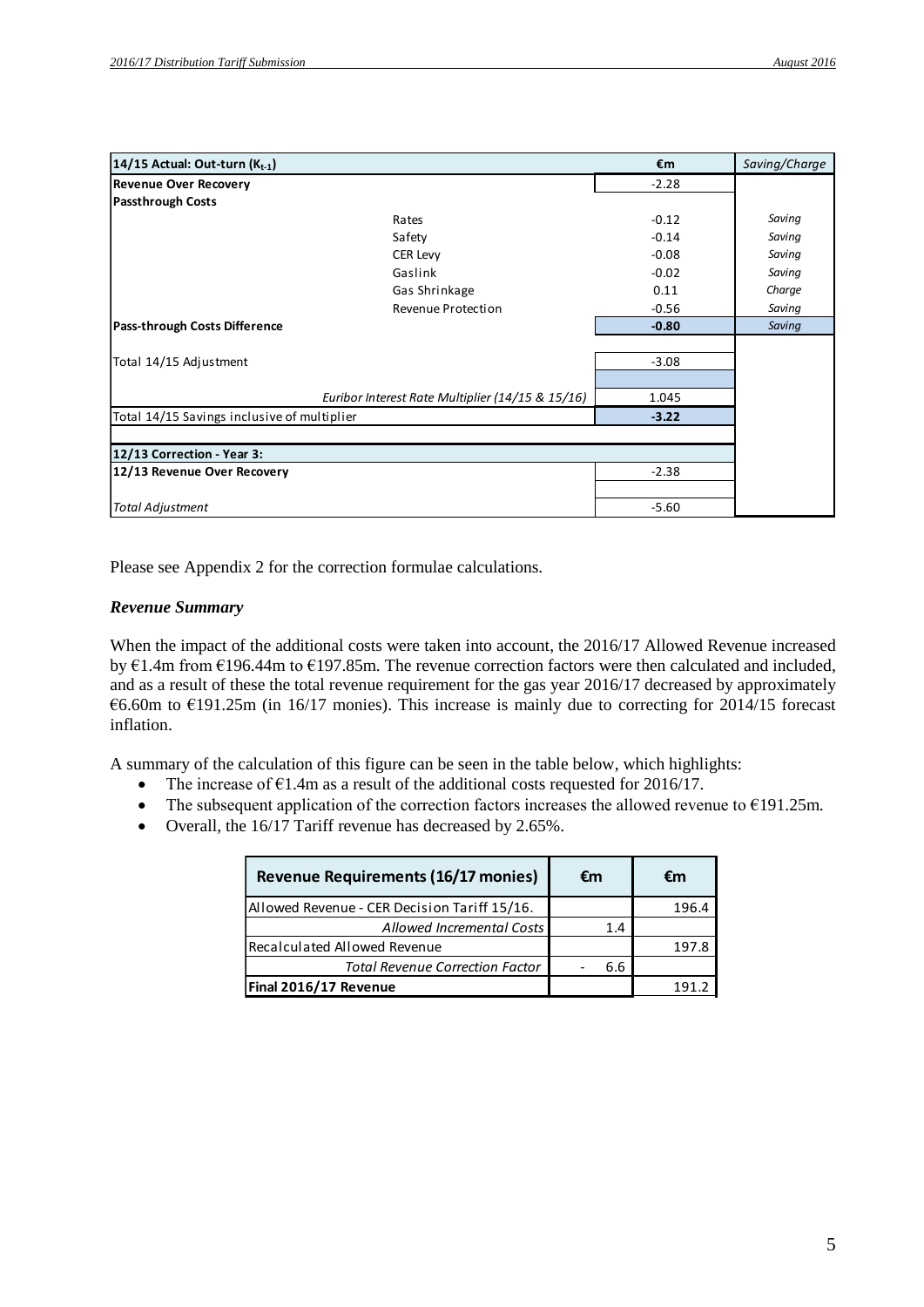## **4. Revised Demand**

The revised forecast demand figures are based on the latest up-to-date demand information for gas year 2016/17. The table below shows the variance between the original PC3 Decision forecast volumes for 2016/17 and the final forecast volumes for both the 2015/16 Tariff & 2016/17 Tariff Setting Processes. As per Tariff setting 2015/16, the current demand projections have increased for commodity and decreased for capacity from the PC3 projections.

| <b>Total Demand</b> | Original PC3 Decision: 16/17<br><b>Forecast Demand</b> | 15/16 Tariff Setting:<br>15/16 Forecast Demands | 16/17 Tariff Setting:<br>16/17 Forecast Demands | % Change Tariff Setting<br>Demands. |
|---------------------|--------------------------------------------------------|-------------------------------------------------|-------------------------------------------------|-------------------------------------|
| Commodity GWh       | 14.626                                                 | 15.344                                          | 15.372                                          | 0.2%                                |
| Capacity GWH/pk Day | 118.27                                                 | 113.58                                          | 112.15                                          | $-1.3%$                             |

The final forecast is based on the approved annual AQ and SPC capacity setting procedures between CER and GNI for the existing DM and NDM customers and a projected demand for new NDM customer connections.

Capacity and commodity forecasts for new DM connections are based on the values provided in the connection agreement on which the connection is designed.

Non-daily Metered demand for the existing customers is based on the sum of individual capacities and commodities set in accordance with the approved procedures between CER and GNI for the customers connected to the system as at *May 1, 2016*. Capacity demand was then adjusted upwards to reflect the additional new DM and LDM connections to the network while commodity demand was adjusted downwards to reflect the projected increase in residential and IC energy efficiency and the lower connection numbers.

The overall NDM capacity demand has declined over the past few years. This has been reflected in a decrease in the key NDM capacity demand forecasting parameter, the *1-in-50 NDM parameter.* This capacity demand decrease has been further influenced by a decrease in residential NDM demand as a proportion of the overall NDM Sector (from 67.2% in 08/09 to 61.8% in 15/16). Residential NDM demand is more temperature sensitive, which drives a higher peak capacity requirement.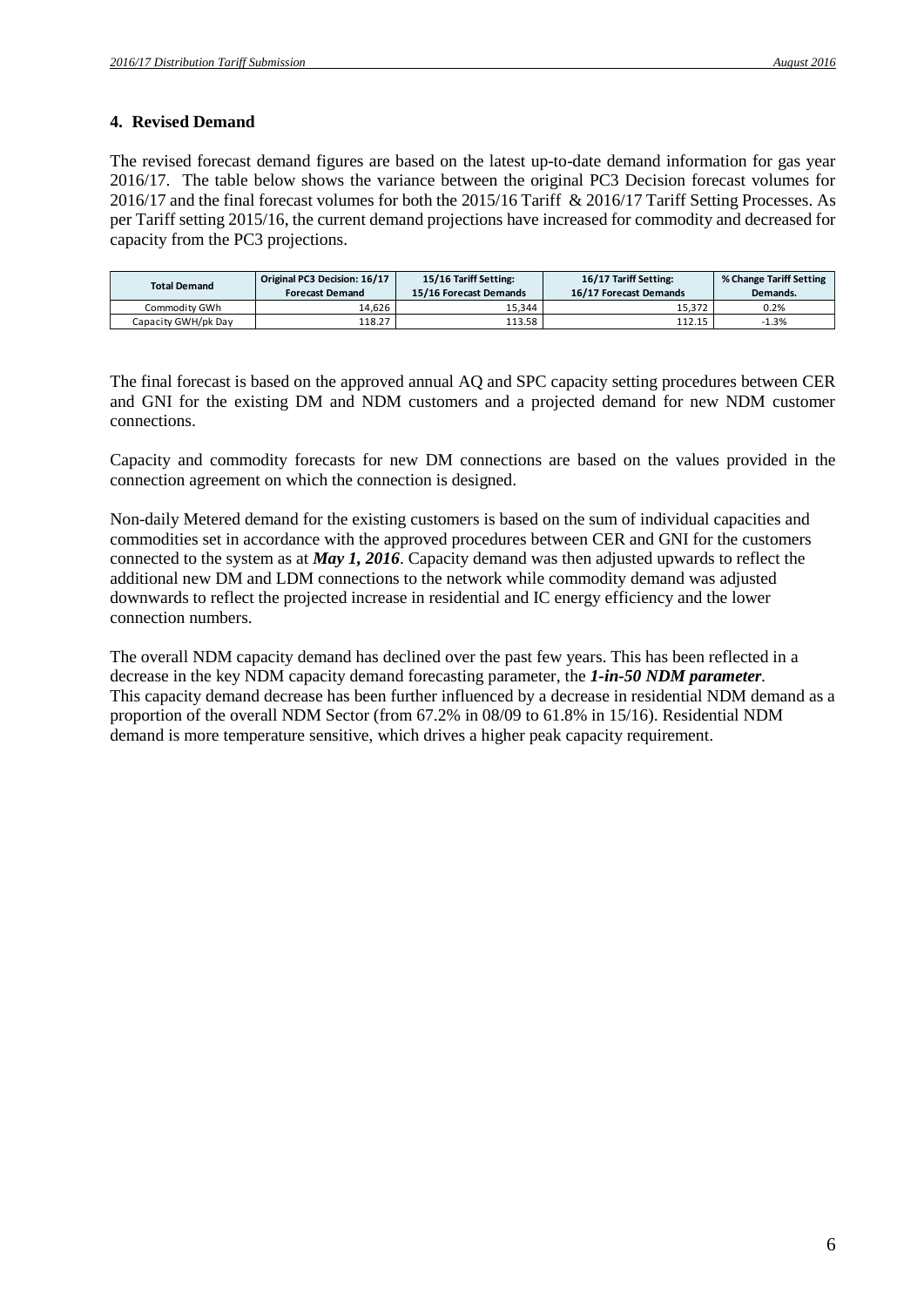## **5. Tariff Calculation**

The following 2016/17 capacity and commodity tariffs were derived based on the allowed revenue and projected peak day and annual volume figures, using the tariff structure outlined in the Price Control 3 Decision Paper.

| Volume Range (MWh) |                  | Capacity Charge (c/pk day kWh) |         |                        |
|--------------------|------------------|--------------------------------|---------|------------------------|
|                    | $\langle$ or $=$ |                                |         | <b>Total</b>           |
|                    | 73               | 154.5120                       |         | 154.5120               |
| 73                 | 14,653           | 136.7805                       | 3.9764  | $A - B * Ln(PDV[MWh])$ |
| 14,653             | 57,500           | 341.7271                       | 49.0381 | $A - B * Ln(PDV[MWh])$ |
| 57,500             |                  | 42.1410                        |         | 42.1410                |

## **2016/17 Proposed Distribution Tariff**

| Volume Range (MWh) |                  | <b>Commodity Charge (c/kWh)</b> |        |                        |
|--------------------|------------------|---------------------------------|--------|------------------------|
|                    | $\langle$ or $=$ |                                 |        | <b>Total</b>           |
|                    | 73               | 0.3370                          |        | 0.3370                 |
| 73                 | 14,653           | 0.2692                          | 0.0262 | $A - B * Ln(PDV[MWh])$ |
| 14,653             | 57.500           | 0.3137                          | 0.0414 | $A - B * Ln(PDV[MWh])$ |
| 57,500             |                  | 0.0613                          |        | 0.0613                 |

The table below shows the first category tariff changes from 2015/16 to 2016/17 in both real and nominal terms. The percentage changes are the same for the other three tariff categories.

|                         | 2015/16 Tariff<br>15/16 charge in<br>$15/16$ monies<br>(Nominal) | $16/17$ monies | 2016/17 Tariff<br>15/16 charge in $16/17$ charge in $16/17$<br>monies (Nominal) | <b>Nominal</b><br>15/16 charge in 15/16<br>monies $\overline{3}$ s 16/17 tariff | Real<br>15/16 charge in 16/17<br>monies $\overline{3}$ s 16/17 tariff |
|-------------------------|------------------------------------------------------------------|----------------|---------------------------------------------------------------------------------|---------------------------------------------------------------------------------|-----------------------------------------------------------------------|
| Capacity charge         | 153.6833                                                         | 155.6812       | 154.5120                                                                        | 0.5%                                                                            | $-0.8%$                                                               |
|                         |                                                                  |                |                                                                                 |                                                                                 |                                                                       |
| <b>Commodity charge</b> | 0.3412                                                           | 0.3456         | 0.3370                                                                          | $-1.2%$                                                                         | $-2.5%$                                                               |
|                         |                                                                  |                |                                                                                 | % change in Weighted Tariff                                                     |                                                                       |
|                         |                                                                  |                |                                                                                 | 0.2%                                                                            | $-1.1%$                                                               |

*This method results in an overall nominal increase of 0.2% in average unit charges including inflation (+0.5% for capacity and -1.2% for commodity) or a decrease of 1.1% in real terms (-0.8% for capacity and -2.5% for commodity) on the 2015/16 distribution tariff.*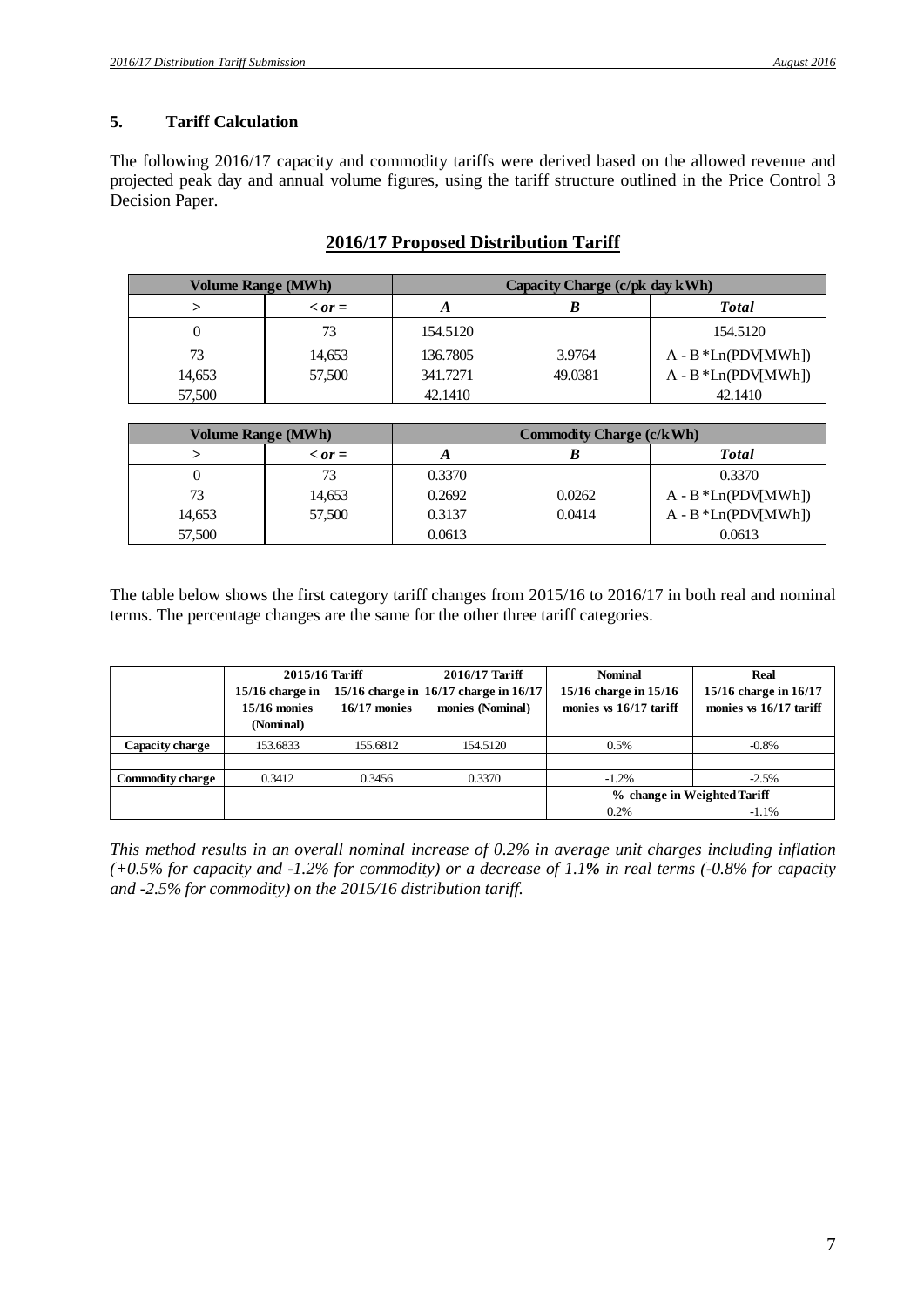#### **6. Worked Example**

Distribution unit rates are designed to decrease with customer size for most users. Small customers (with annual consumption  $\leq$  73MWh) and very large customers (with annual consumption  $\geq$  57,500MWh) pay a flat charge per unit of capacity and throughput. For all other customers (with annual consumption between 73MWh and 57,500 MWh), unit charges are generally designed to decrease with customer size (and hence their peak day requirements). The use of a logarithmic function in the tariff formula ensures that unit rates decrease with customer capacity requirements in a non-linear fashion. Coefficients A and B in the tariff formulae are constants that are adjusted annually to ensure the recovery of allowed revenue. Hence, the percent increase/decrease in the coefficients represents the percent increase/decrease in unit rates, all other things being equal (i.e. the capacity remains the same).

The example below illustrates how the tariff charges are calculated for a customer with an annual consumption of 5,000MWh and capacity of 27.397MWh

#### *Capacity Charge*

Capacity Unit Charge = 136.7805 – 3.9764\* *Ln* (27.397) = 123.6169 c/kWh-pk day *(This represents a 0.5% increase over 2015/16 rates)*

Annual Capacity Charge =  $123.6169 * 27,397 / 100 = \text{\textsterling}33,867$ 

#### *Commodity Charge*

Commodity Unit Charge = 0.2692 – 0.0262 \* *Ln* (27.397) = 0.18246 c/kWh *(This represents a 1.2% decrease over 2015/16 rates)*

Annual Commodity Charge =  $0.18246 * 5,000,000 / 100 = \text{\textsterling}9,123$ 

#### *Total Distribution Charge*

Capacity Charge + Commodity Charge =  $\epsilon$ 33,887 +  $\epsilon$ 9,133 =  $\epsilon$ 42,990

*Compared to the 15/16 tariff in 16/17 monies (a charge of €42,924) - This represents an increase of approximately 0.2% including inflation for this customer.*

The above example illustrates the calculation of the 2016/17 distribution tariffs and comparison to the last year's charges for a particular customer assuming constant consumption levels in terms of throughput and peak day volume.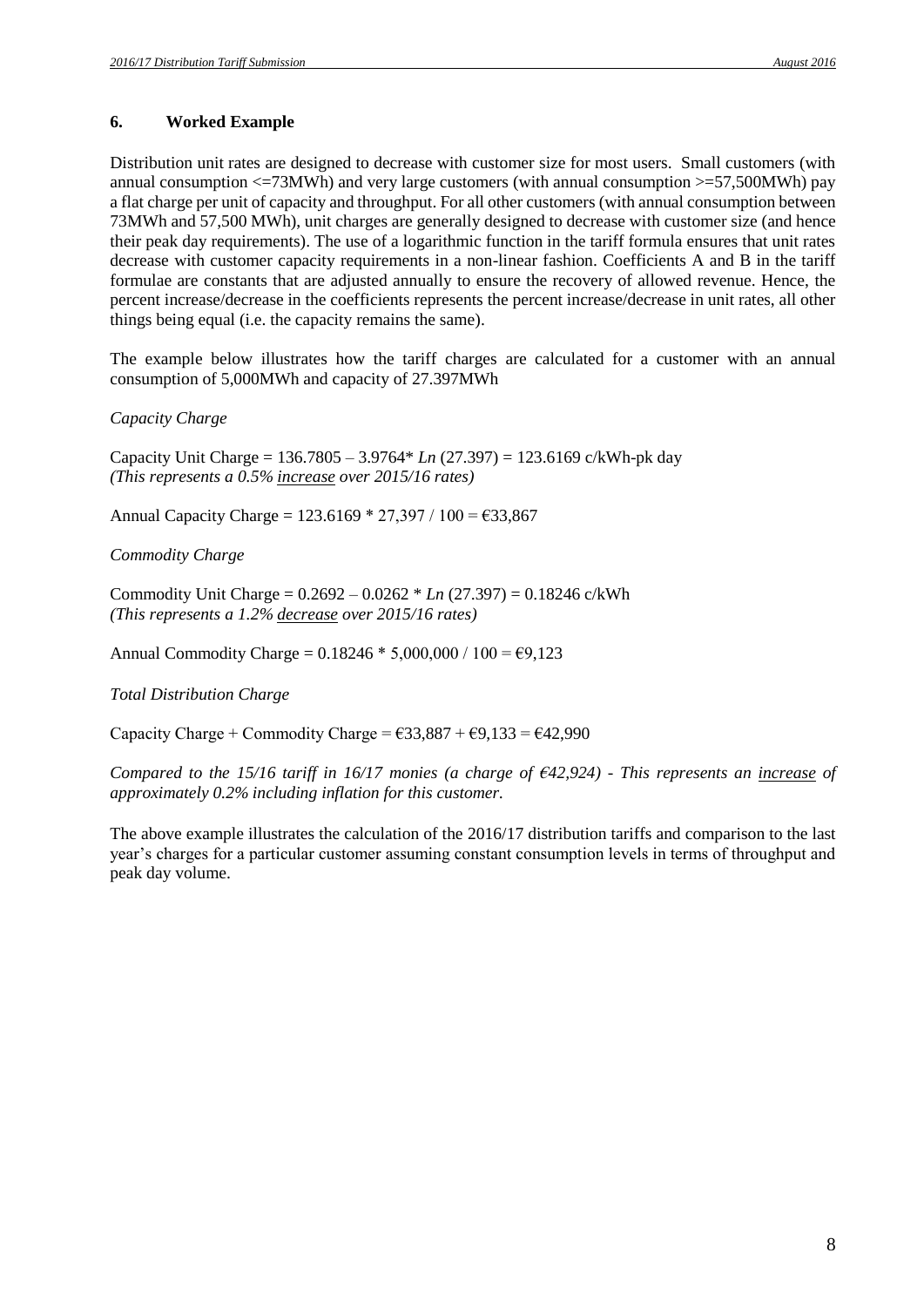**APPENDIX 1: Revenue Control Formula Calculation**  

$$
R_{t+1} = \left\{ \left[ \prod_{j=2007/8}^{t+1} \left( 1 + \frac{HICPD_j}{100} \right) \right] * \left[ B_{t+1} + \sum_{g=1}^{N} P_{g,t+1} * (CF_{g,t+1} - C_{g,t+1}) \right] \right\} + PF_{t+1} + K_{t-1}
$$

| <b>Description</b><br>Inflation (Cumulative Effect) |                   | Formula Ref<br><b>HICPDi</b>                            | Value<br>3.52% |
|-----------------------------------------------------|-------------------|---------------------------------------------------------|----------------|
| Allowed Revenues (Base Assumption)                  | 2010/11 monies    | $B_{t+1}$                                               | 191.11         |
| Connection differences cost                         | 2010/11 monies    | $P_{g, Ct+1}$ * (CF <sub>t+1</sub> - C <sub>t+1</sub> ) |                |
| Pass-through Costs (Forecasts - Base Assumption)    | Year $t+1$ monies | $PF_{t+1}$                                              | $-1.00$        |
| Correction factor K <sub>t-1</sub>                  | Year t+1 monies   | $K_{t-1}$                                               | $-5.60$        |
| Allowed Revenue in t+1                              | Year $t+1$ monies | $R_{t+1}$                                               | 191.25         |

*Total Revenue Requirement = €191.25m*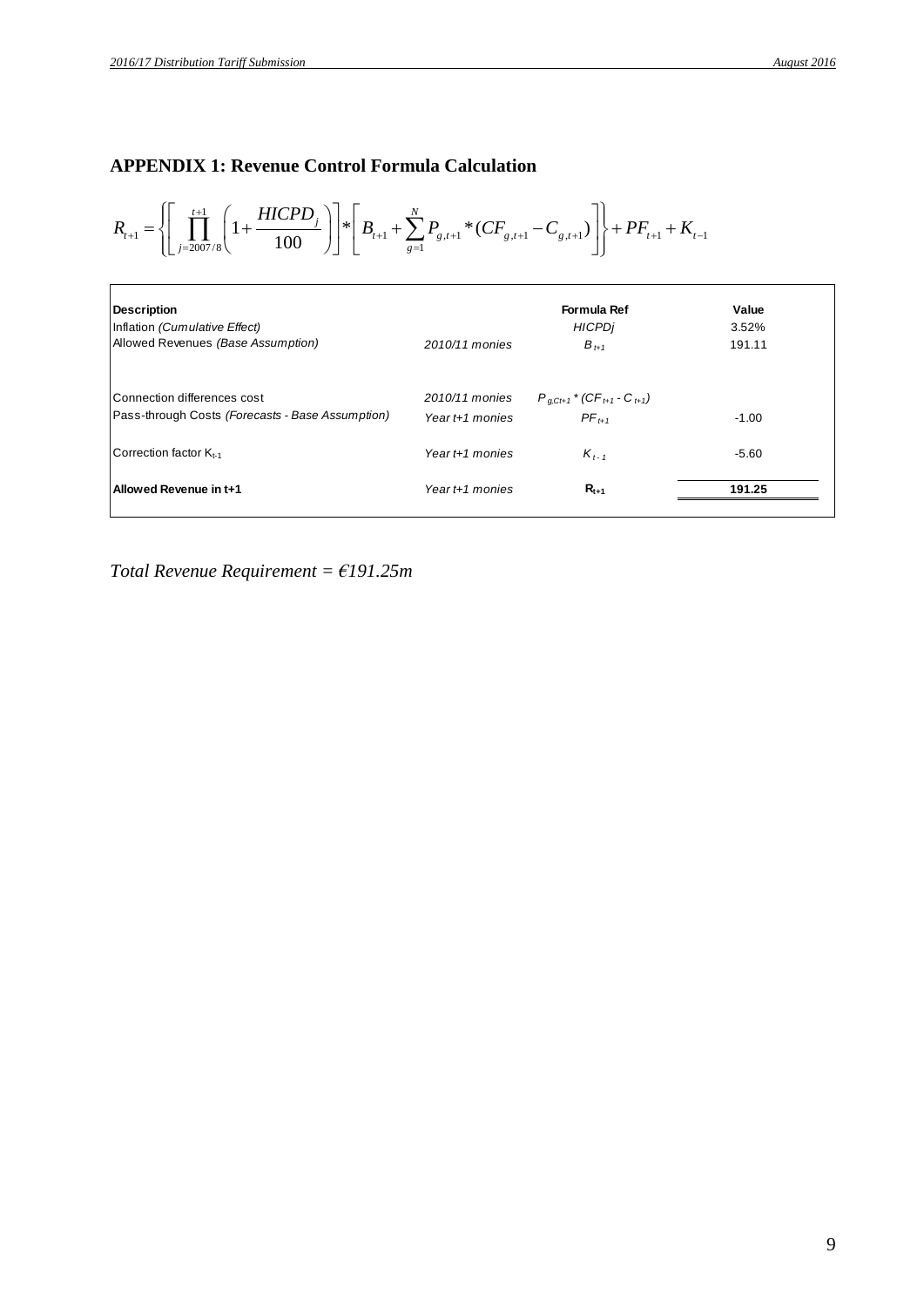# **APPENDIX 2: Correction Factor Calculations (Kt-1)**

$$
K_{t-1} = \left[ \left\{ \prod_{j=2003/4}^{t-1} \left( 1 + \frac{HICPA_{t-1}}{100} \right) - \left( \frac{1 + \frac{HICPR_{t-1}}{100}}{1 + \frac{HICPF_{t-1}}{100}} \right) \right\} + \left\{ \prod_{j=2003/4}^{t-1} \left( 1 + \frac{HICPA_j}{100} \right) \right\} \right] \times \sum_{g=1}^{N} P_{g,Ct} \left( CA_{g,t-1} - CR_{g,t-1} \right) \right\} - \left[ \left\{ \left( 1 + \frac{I_t}{100} \right) \right\} \times \left( 1 + \frac{I_{t-1}}{100} \right) \right]
$$
\n
$$
PA_{t-1} - \left( AR_{t-1} - FR_{t-1} \right)
$$

| <b>CORRECTION FACTORS</b>                     |                                                        |                                                                                                                                       |           |
|-----------------------------------------------|--------------------------------------------------------|---------------------------------------------------------------------------------------------------------------------------------------|-----------|
|                                               | Period t<br>Period t-1                                 | 2015/16<br>2014/15                                                                                                                    |           |
| <b>CALCULATION OF K</b> <sub>t-1</sub>        |                                                        |                                                                                                                                       |           |
|                                               |                                                        |                                                                                                                                       |           |
| <b>Description</b>                            |                                                        | <b>Formula Ref</b>                                                                                                                    | Value     |
| Allowed Revenue period t-1                    | Year t-1 Monies                                        | $R_{t-1}$                                                                                                                             | 193.28    |
| Actual Inflation t-1                          |                                                        | $HICPA_{t-1}$                                                                                                                         | 2.81%     |
| Forecast Inflation t-1                        |                                                        | $HICPF_{t-1}$                                                                                                                         | 3.74%     |
| Calculation - Revenue * Inflation             |                                                        | $R_{t-1}$ <sup>*</sup> {(1+ HICPA <sub>t-1</sub> ) /(1+ HICPF <sub>t-1</sub> )-(1+ HICPR <sub>t-1</sub> )/(1+ HICPF <sub>t-1</sub> )} | 191.55    |
| Cummulative Inflation                         |                                                        | <b>HICPAj</b>                                                                                                                         | 2.81%     |
| <b>Actual Customer Connections v Forecast</b> | 2010/11 monies                                         | $P C_t$ * (CA $_{t-1}$ - CR $_{t-1}$ )                                                                                                |           |
| <b>Calculation - Customer Connections</b>     | $(1+HICPA_i) * PC_t * (CA_{t-1} - CR_{t-1})$           |                                                                                                                                       | 0.00      |
| Expected pass-through costs less Actual       | Year t-1 Monies                                        | $PA_{t-1}$                                                                                                                            | 0.80      |
| Actual Revenue Recovered in period t-1        | Year t-1 Monies                                        | $AR_{t-1}$                                                                                                                            | 193.83    |
| <b>Calculation - Actual Revenue</b>           | - $PA_{t-1}$ - (AR <sub>t-1</sub> -FR <sub>t-1</sub> ) |                                                                                                                                       | $-194.63$ |
| Actual Revenue Recovered Vs Allowed           |                                                        |                                                                                                                                       | 100%      |
| Interest Rate period t                        |                                                        | $I_t$                                                                                                                                 | 2.08%     |
| Interest Rate period t-1                      |                                                        | $I_{t-1}$                                                                                                                             | 2.35%     |
| <b>Correction Factor period t-1</b>           |                                                        | $K_{t-1}$                                                                                                                             | $-3.22$   |
| <b>Correction Factor period t-3</b>           |                                                        |                                                                                                                                       | $-2.38$   |
| <b>Total Correction Factor</b>                |                                                        |                                                                                                                                       | $-5.60$   |
|                                               |                                                        |                                                                                                                                       |           |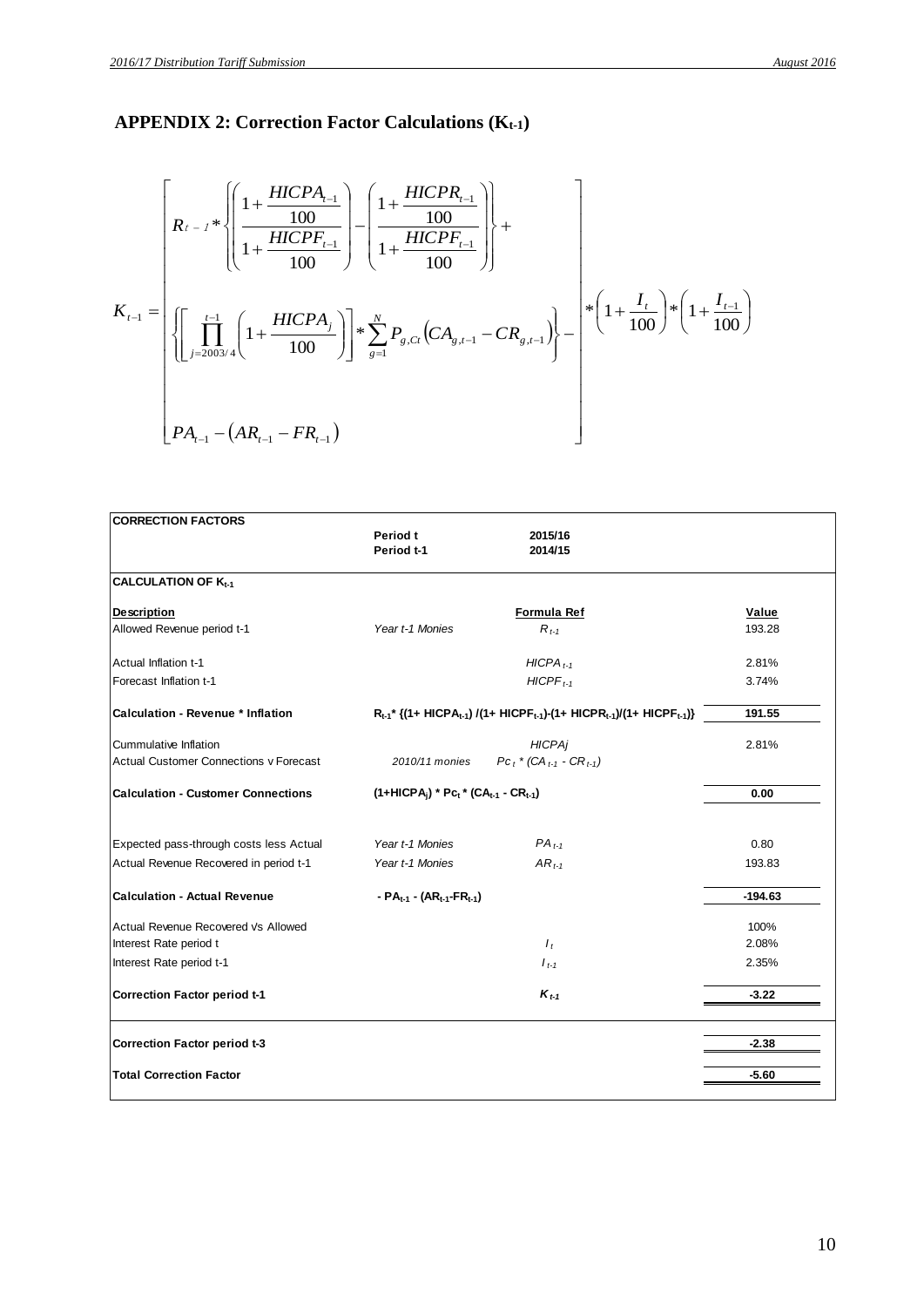## **Correction Factor for 2012/13's Revenue Recovery Profile.**

| 3 Year Revenue Over-Recovery (2012/13)      |         |
|---------------------------------------------|---------|
| Revenue to be recovered in Year 1 (2014/15) | $-1.88$ |
| Revenue Recovery over Subsequent 2 Years    | $-4.10$ |
| Total Revenue to be recovered over 3 years  | $-5.63$ |
| Revenue to be recovered in 2015/16          | $-2.05$ |
| Revenue to be recovered in 2016/17 (NPV)    | $-2.38$ |